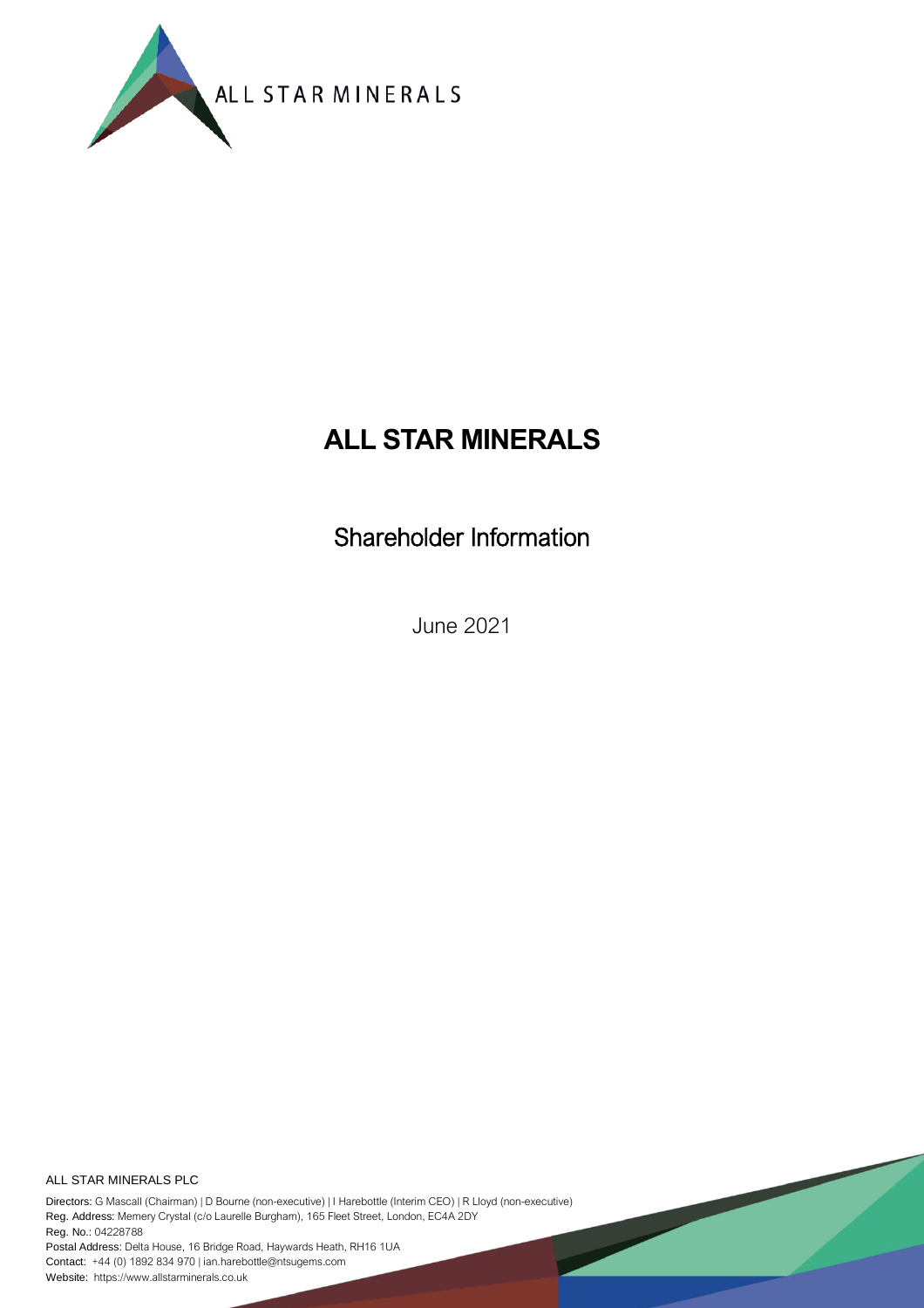#### 1 Incorporation

The Company was incorporated and registered in England and Wales on 27 November 2006 under the Companies Act 1985. The main country of operation is the UK.

#### 2 Issued Share Capital

As of 01 June 2021, the issued share capital of the Company is 2,839,474,743 ordinary shares of 0.01p. The issued share capital is admitted to trading on the AQSE Growth Market and is not listed on any other exchanges or trading platforms.

#### 3 Percentage of Shares in Public Hands

The percentage of shares in public hands is 88.55%.

### 4 Significant Shareholders (over 3%)

| Name                        | <b>Shares Controlled</b> | % Holding |
|-----------------------------|--------------------------|-----------|
| <b>JIM NOMINEES LIMITED</b> | 548, 157, 745            | 19.30%    |
| David Bourne-Director       | 325,089,284              | 11.45%    |
| PERSHING NOMINEES LIMITED   | 256,500,000              | 9.03%     |
| Indium Capital AB           | 250,000,000              | 8.80%     |
| <b>JIM NOMINEES LIMITED</b> | 208,500,000              | 7.34%     |
| <b>SHARE NOMINEES LTD</b>   | 188,266,210              | 6.45%     |
| PERSHING NOMINEES LIMITED   | 150,000,000              | 5.28%     |